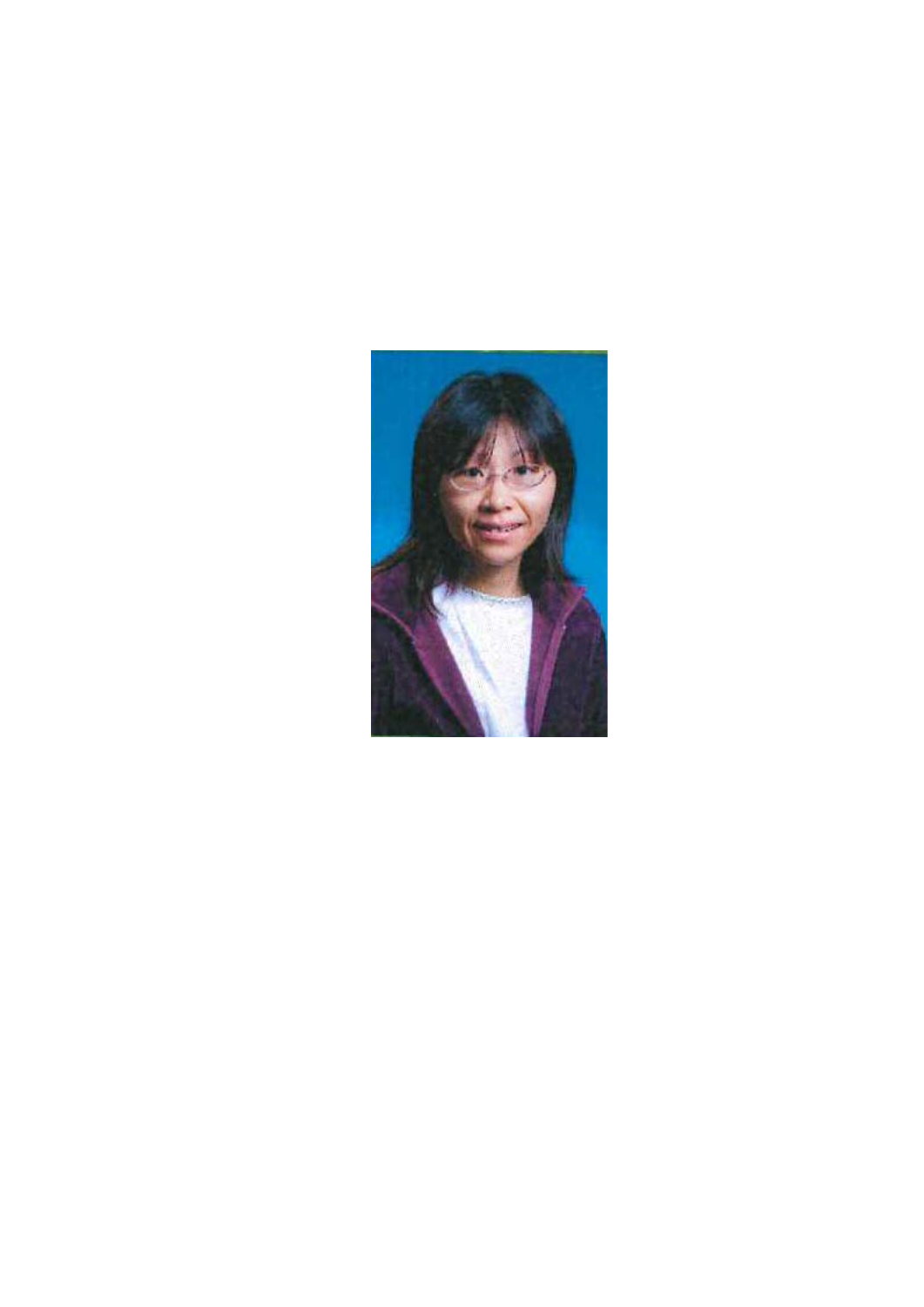# **CURRICULUM VITAE of Ms. Florence MOK (wfmok@hkbu.edu.hk)**

## **Name: Mok Wai Fung, Florence**

## **Academic qualifications:**

| 1996.09-1999.09 | B. Sc. (Hons) in Applied Chemistry         | City University of Hong Kong |
|-----------------|--------------------------------------------|------------------------------|
| 1995.09-1997.09 | M.Sc in Environmental Science & Technology | City University of Hong Kong |

## **Previous positions held:**

| 1999.11-2003.03 | Senior Technician | Intertek Testing Services Hong Kong Ltd.                                         |
|-----------------|-------------------|----------------------------------------------------------------------------------|
| 2003.04-2007.06 |                   | Research Assistant Research & Development Division, School of Chinese Medicine / |
|                 |                   | Institute for the Advancement of Chinese Medicine Ltd.,                          |
|                 |                   | Hong Kong Baptist University                                                     |
| 2007.07-2014.06 | Technical Officer | Research & Development Division, School of Chinese Medicine /                    |
|                 |                   | Institute for the Advancement of Chinese Medicine Ltd.,                          |
|                 |                   | Hong Kong Baptist University                                                     |
|                 |                   |                                                                                  |

#### **Present position:**

| 2014.07-present | <b>Technical Officer</b> | Teaching and Research Division, School of Chinese, Hong Kong |
|-----------------|--------------------------|--------------------------------------------------------------|
|                 |                          | <b>Baptist University</b>                                    |

## **Relevant research work:**

- 1. "Determination of Mercury in Roadside and indoor Dust Samples by Microwave Assisted Digestion Method and Inductively Coupled Plasma-Mass Spectrometry", 10th International Conference on Atmospheric Sciences and Applications to Air Quality, Hong Kong, May 2007, W. F. Mok, H.L. Guo, H.L. Ma, P.A. Tanner
- 2. 'Determination of Mercury in Roadside and indoor Dust Samples by Microwave Assisted Digestion Method and Inductively Coupled Plasma-Mass Spectrometry", 14th Syposium on Chemistry Postgraduate Research in Hong Kong, April 2007, W. F. Mok, H.L. Guo, H.L. Ma, P.A. Tanner
- 3. "Contents of Heavy Metal Limits in Some Chinese Materia Medica", Proceedings for the 7th Analysis Symposium, Hong Kong, 2004, Y Tao, W.F Mok, K.S.Y.Leung and K.C. Chan
- 4. "Evaluation of Measurement Uncertainty of Sporoderm Broken Rate of Ganoderma Spores, Method Modification and Optimization", Chinese Journal of Pharmaceutical Analysis, 2014, Vol. 34, No. 3, p. 554-559, Lo King Chi, Leung Kai Man, Mok Wai Fung